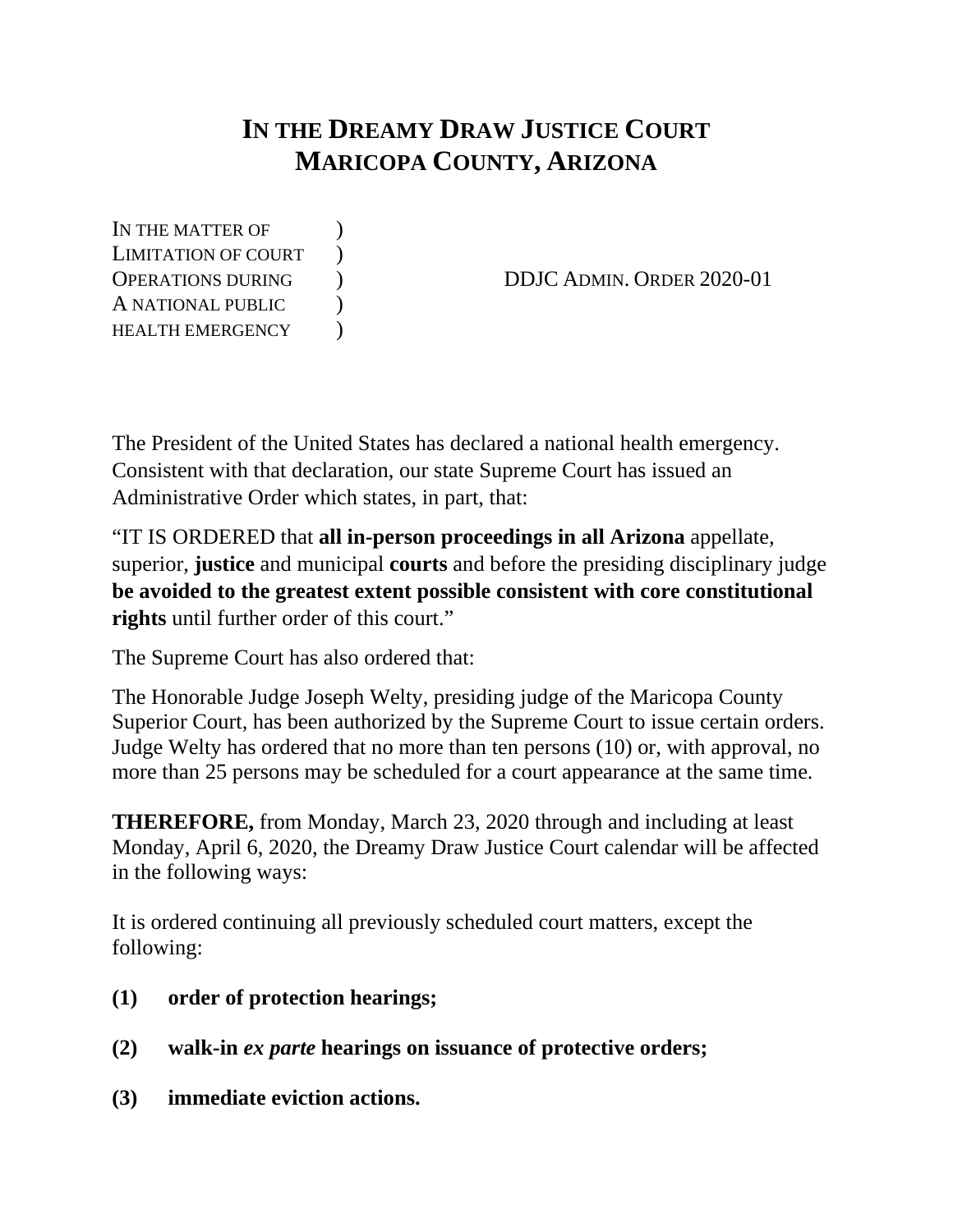**Generally, anything that needs to be filed or dropped off at the court may be placed in the red box outside the courthouse. For the sake of public health, it is extremely important to drastically limit the number of people who enter the building, located at 18380 N. 40th St., Phoenix, AZ 85032.**

**As the situation clarifies, the court will be open to using virtual court technology, telephonic appearances, etc.**

## **EVICTIONS:**

Beginning Tuesday, March 24, 2020, all scheduled non-immediate eviction matters (i.e.; failure to pay cases) will be continued until a date no earlier than Tuesday, April 7, 2020. Effective on April 7, 2020, no more than a total of twenty (20) eviction matters will be scheduled per day on Tuesday and Thursday afternoons. The parties are welcome to appear telephonically. The court will be notifying the parties by phone and mail of the new court date. The parties are strongly encouraged to seek a resolution of their cases by settlement, and are welcome to submit stipulated judgments signed by both parties.

#### **WALK-IN WARRANTS:**

Persons appearing for the purpose of having a bench warrant quashed that was issued for failure to pay fines, etc. and/or failure to appear, are strongly encouraged to call the court to have the warrant quashed, and to receive further instruction.

#### **CRIMINAL and CIVIL TRAFFIC ARRAIGNMENTS**:

The court is firmly committed to reducing the number of people who appear at the courthouse until further notice. All previously scheduled criminal and civil traffic arraignments will be continued to a date after Monday, April 15, 2020.

For civil traffic citations, the defendant may: (a) plead responsible and pay their civil sanction online, (b) plead not responsible and request a civil traffic hearing, or (c) attend Defensive Driving School, if they qualify. All pleas may be entered by completing the written plea sheet (available at the front door of the building) and dropping it in the red box outside.